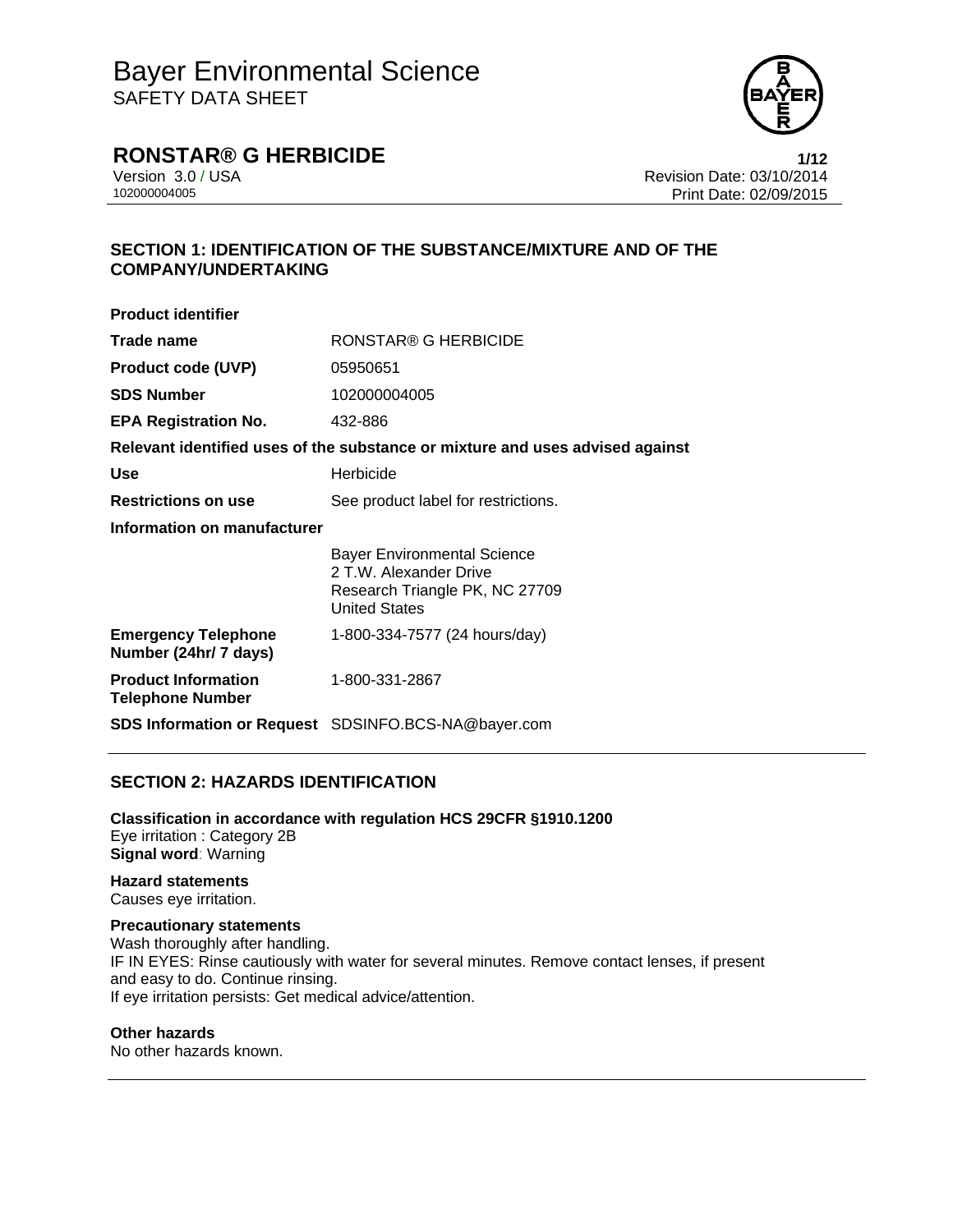

## **RONSTAR® G HERBICIDE**<br>Version 3.0 / USA **2/12**<br>Revision Date: 03/10/2014

Version 3.0 / USA Revision Date: 03/10/2014 Print Date: 02/09/2015

### **SECTION 3: COMPOSITION/INFORMATION ON INGREDIENTS**

| <b>Hazardous Component Name</b> | CAS-No.       | Average % by Weight |
|---------------------------------|---------------|---------------------|
| Oxadiazon                       | 19666-30-9    | 2.00                |
| Titanium dioxide                | 13463-67-7    | 0.92                |
| Naphthalene                     | $91 - 20 - 3$ | 0.42                |

### **SECTION 4: FIRST AID MEASURES**

| <b>Description of first aid measures</b>                                   |                                                                                                                                                                                                                                                                                                           |  |
|----------------------------------------------------------------------------|-----------------------------------------------------------------------------------------------------------------------------------------------------------------------------------------------------------------------------------------------------------------------------------------------------------|--|
| <b>General advice</b>                                                      | When possible, have the product container or label with you when<br>calling a poison control center or doctor or going for treatment.                                                                                                                                                                     |  |
| <b>Inhalation</b>                                                          | Move to fresh air. If person is not breathing, call 911 or an ambulance,<br>then give artificial respiration, preferably mouth-to-mouth if possible.<br>Call a physician or poison control center immediately.                                                                                            |  |
| <b>Skin contact</b>                                                        | Take off contaminated clothing and shoes immediately. Wash off<br>immediately with plenty of water for at least 15 minutes. Call a<br>physician or poison control center immediately.                                                                                                                     |  |
| Eye contact                                                                | Hold eye open and rinse slowly and gently with water for 15-20<br>minutes. Remove contact lenses, if present, after the first 5 minutes,<br>then continue rinsing eye. Call a physician or poison control center<br>immediately.                                                                          |  |
| Ingestion                                                                  | Call a physician or poison control center immediately. Rinse out mouth<br>and give water in small sips to drink. DO NOT induce vomiting unless<br>directed to do so by a physician or poison control center. Never give<br>anything by mouth to an unconscious person. Do not leave victim<br>unattended. |  |
| Most important symptoms and effects, both acute and delayed                |                                                                                                                                                                                                                                                                                                           |  |
| <b>Symptoms</b>                                                            | To date no symptoms are known.                                                                                                                                                                                                                                                                            |  |
| Indication of any immediate medical attention and special treatment needed |                                                                                                                                                                                                                                                                                                           |  |
| <b>Risks</b>                                                               | Consideration should be given to the possibility that overexposure to<br>materials other than this product may have occurred.                                                                                                                                                                             |  |
| <b>Treatment</b>                                                           | Appropriate supportive and symptomatic treatment as indicated by the<br>patient's condition is recommended. There is no specific antidote.                                                                                                                                                                |  |

### **SECTION 5: FIREFIGHTING MEASURES**

| <b>Extinguishing media</b> |                                                                             |
|----------------------------|-----------------------------------------------------------------------------|
| Suitable                   | Use water spray, alcohol-resistant foam, dry chemical or carbon<br>dioxide. |
| Unsuitable                 | None known.                                                                 |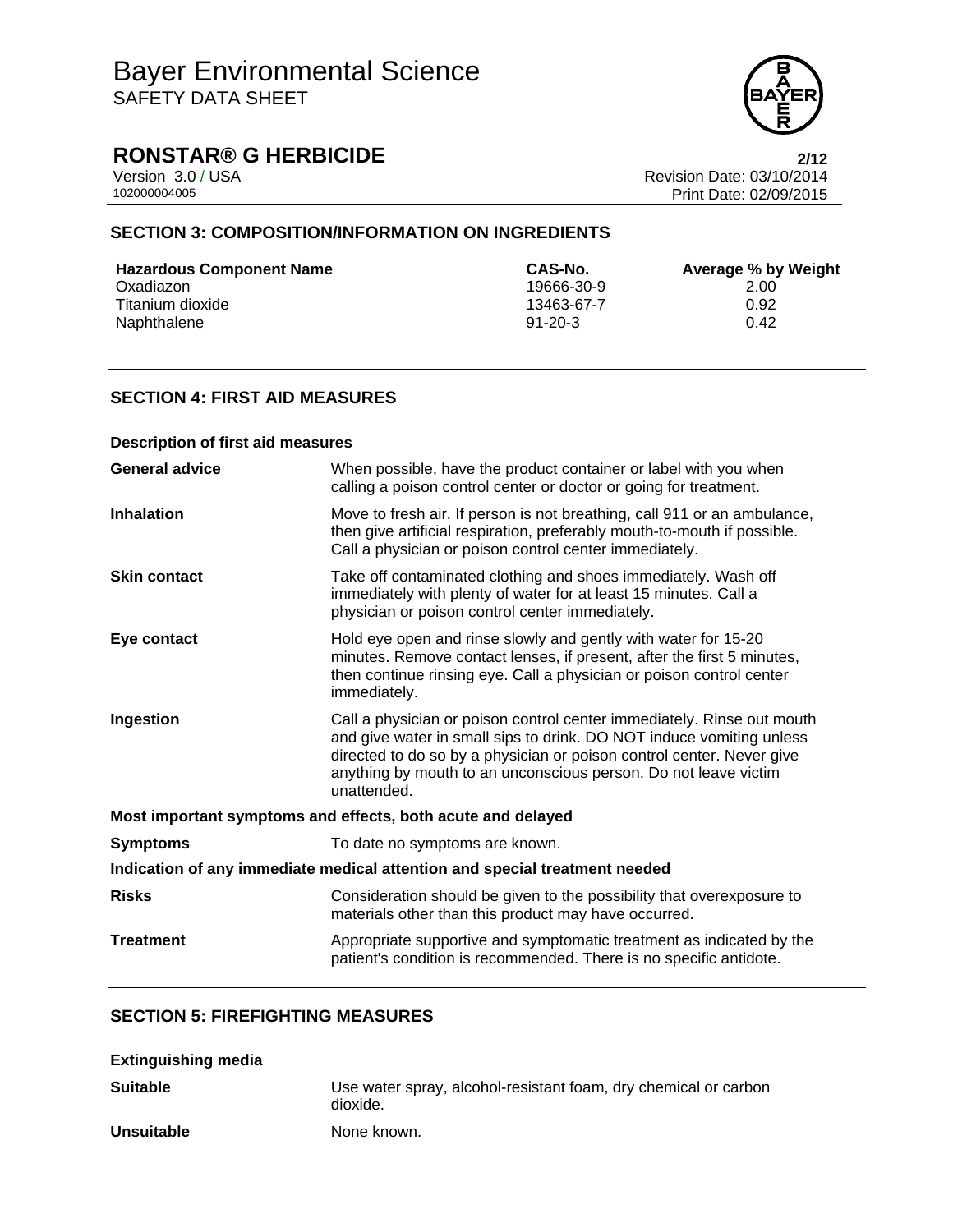

### **RONSTAR® G HERBICIDE 3/12**

Version 3.0 / USA **Version 3.0 / USA** Revision Date: 03/10/2014<br>10200004005 Print Date: 02/09/2015 Print Date: 02/09/2015 **Special hazards arising from the substance or mixture** Dangerous gases are evolved in the event of a fire. **Advice for firefighters Special protective equipment for fire-fighters** Firefighters should wear NIOSH approved self-contained breathing apparatus and full protective clothing. **Further information** Use appropriate extinguishing media for material that is supplying fuel. Keep out of smoke. Fight fire from upwind position. Cool closed containers exposed to fire with water spray. Do not allow run-off from fire fighting to enter drains or water courses. **Flash point** not applicable **Autoignition temperature** no data available **Lower explosion limit** not applicable **Upper explosion limit** not applicable **Explosivity** no data available

### **SECTION 6: ACCIDENTAL RELEASE MEASURES**

| Personal precautions, protective equipment and emergency procedures |                                                                                                                                                                                                                                     |  |
|---------------------------------------------------------------------|-------------------------------------------------------------------------------------------------------------------------------------------------------------------------------------------------------------------------------------|--|
| <b>Precautions</b>                                                  | Keep unauthorized people away. Isolate hazard area. Avoid contact<br>with spilled product or contaminated surfaces.                                                                                                                 |  |
| Methods and materials for containment and cleaning up               |                                                                                                                                                                                                                                     |  |
| Methods for cleaning up                                             | Sweep up or vacuum up spillage and collect in suitable container for<br>disposal. Clean contaminated floors and objects thoroughly,<br>observing environmental regulations. Decontaminate tools and<br>equipment following cleanup. |  |
| <b>Additional advice</b>                                            | Use personal protective equipment. Do not allow to enter soil,<br>waterways or waste water canal. Do not allow product to contact non-<br>target plants.                                                                            |  |
| Reference to other sections                                         | Information regarding safe handling, see section 7.<br>Information regarding personal protective equipment, see section 8.<br>Information regarding waste disposal, see section 13.                                                 |  |

### **SECTION 7: HANDLING AND STORAGE**

### **Precautions for safe handling**

| Advice on safe handling     | Maintain exposure levels below the exposure limit through the use of<br>general and local exhaust ventilation. Handle and open container in a<br>manner as to prevent spillage. |
|-----------------------------|---------------------------------------------------------------------------------------------------------------------------------------------------------------------------------|
| <b>Advice on protection</b> | Take measures to prevent the build up of electrostatic charge.                                                                                                                  |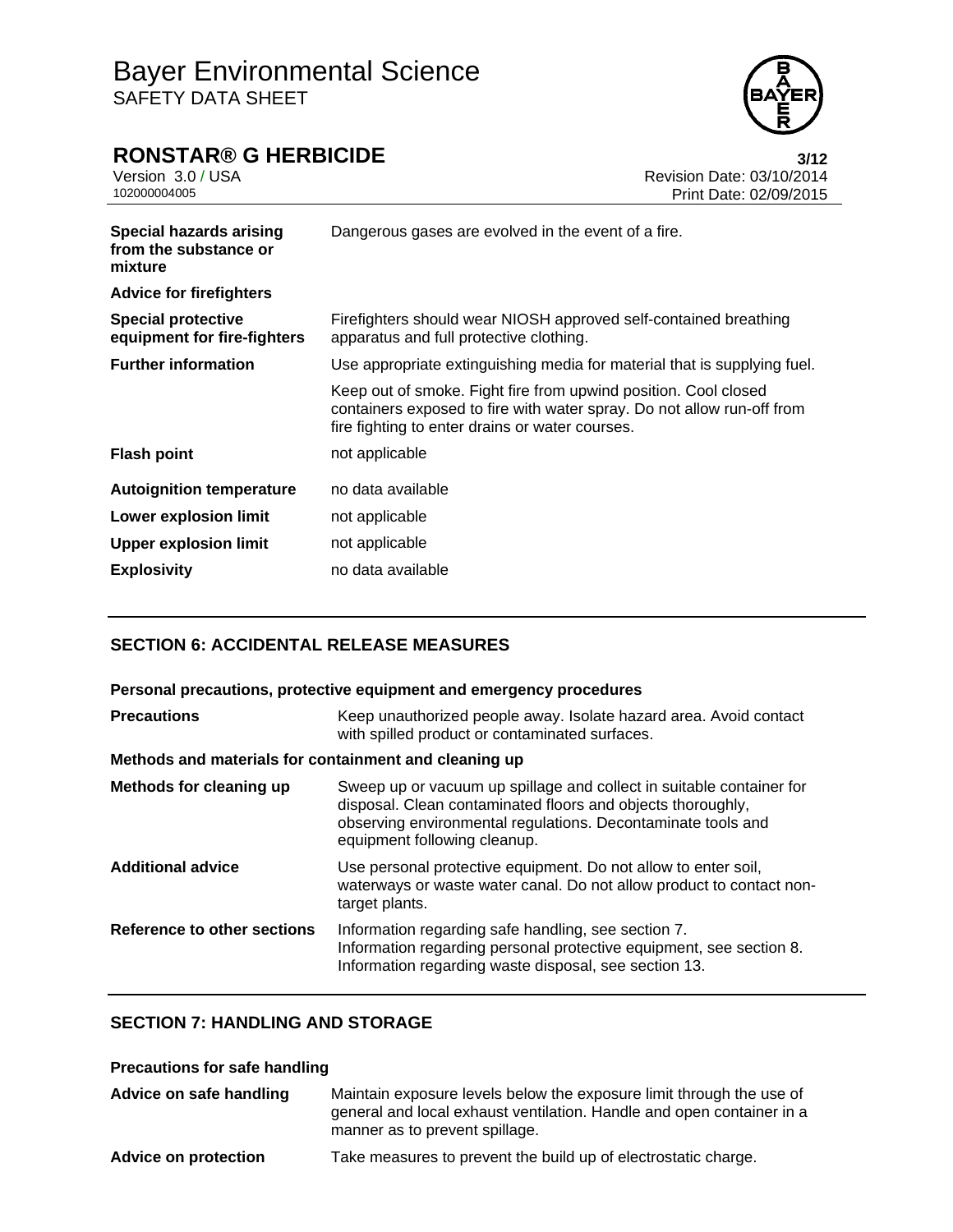## **RONSTAR® G HERBICIDE**<br>Version 3.0 / USA **4/12**<br>Revision Date: 03/10/2014

Version 3.0 / USA Revision Date: 03/10/2014 Print Date: 02/09/2015

### **against fire and explosion**

| <b>Hygiene measures</b>                                 | Keep away from food, drink and animal feedingstuffs.<br>Wash hands thoroughly with soap and water after handling and before<br>eating, drinking, chewing gum, using tobacco, using the toilet or<br>applying cosmetics.<br>Remove Personal Protective Equipment (PPE) immediately after<br>handling this product. Before removing gloves clean them with soap and<br>water. Remove soiled clothing immediately and clean thoroughly before<br>using again. Wash thoroughly and put on clean clothing. |
|---------------------------------------------------------|-------------------------------------------------------------------------------------------------------------------------------------------------------------------------------------------------------------------------------------------------------------------------------------------------------------------------------------------------------------------------------------------------------------------------------------------------------------------------------------------------------|
|                                                         | Conditions for safe storage, including any incompatibilities                                                                                                                                                                                                                                                                                                                                                                                                                                          |
| <b>Requirements for storage</b><br>areas and containers | Store in a cool, dry place and in such a manner as to prevent cross<br>contamination with other crop protection products, fertilizers, food, and<br>feed. Store in original container and out of the reach of children,<br>preferably in a locked storage area.                                                                                                                                                                                                                                       |

### **SECTION 8: EXPOSURE CONTROLS/PERSONAL PROTECTION**

| <b>Components</b> | CAS-No.       | <b>Control parameters</b> | <b>Update</b> | <b>Basis</b>       |
|-------------------|---------------|---------------------------|---------------|--------------------|
| Naphthalene       | $91 - 20 - 3$ | 10 ppm<br>(TWA)           |               | OES BCS*           |
| Naphthalene       | $91 - 20 - 3$ | 10 ppm<br>(TWA)           | 02 2012       | <b>ACGIH</b>       |
| Naphthalene       | $91 - 20 - 3$ | 15 ppm<br>(STEL)          | 02 2012       | <b>ACGIH</b>       |
| Naphthalene       | $91 - 20 - 3$ | 10 ppm<br>(TWA)           | 02 2013       | <b>ACGIH NIC</b>   |
| Naphthalene       | $91 - 20 - 3$ | 50 mg/m3/10 ppm<br>(REL)  | 2010          | <b>NIOSH</b>       |
| Naphthalene       | $91 - 20 - 3$ | 75 mg/m3/15 ppm<br>(STEL) | 2010          | <b>NIOSH</b>       |
| Naphthalene       | $91 - 20 - 3$ | 50 mg/m3/10 ppm<br>(PEL)  | 02 2006       | OSHA <sub>Z1</sub> |
| Naphthalene       | $91 - 20 - 3$ | 75 mg/m3/15 ppm<br>(STEL) | 1989          | OSHA Z1A           |
| Naphthalene       | $91 - 20 - 3$ | 50 mg/m3/10 ppm<br>(TWA)  | 1989          | OSHA Z1A           |
| Naphthalene       | $91 - 20 - 3$ | 75 mg/m3/15 ppm<br>(STEL) | 06 2008       | TN OEL             |
| Naphthalene       | $91 - 20 - 3$ | 50 mg/m3/10 ppm<br>(TWA)  | 06 2008       | TN OEL             |
| Naphthalene       | $91 - 20 - 3$ | 10ppb<br>(AN ESL)         | 07 2011       | <b>TX ESL</b>      |
| Naphthalene       | $91 - 20 - 3$ | 38ppb<br>(ST ESL)         | 02 2013       | <b>TX ESL</b>      |
| Naphthalene       | $91 - 20 - 3$ | 50ug/m3<br>(AN ESL)       | 07 2011       | <b>TX ESL</b>      |

### **Control parameters**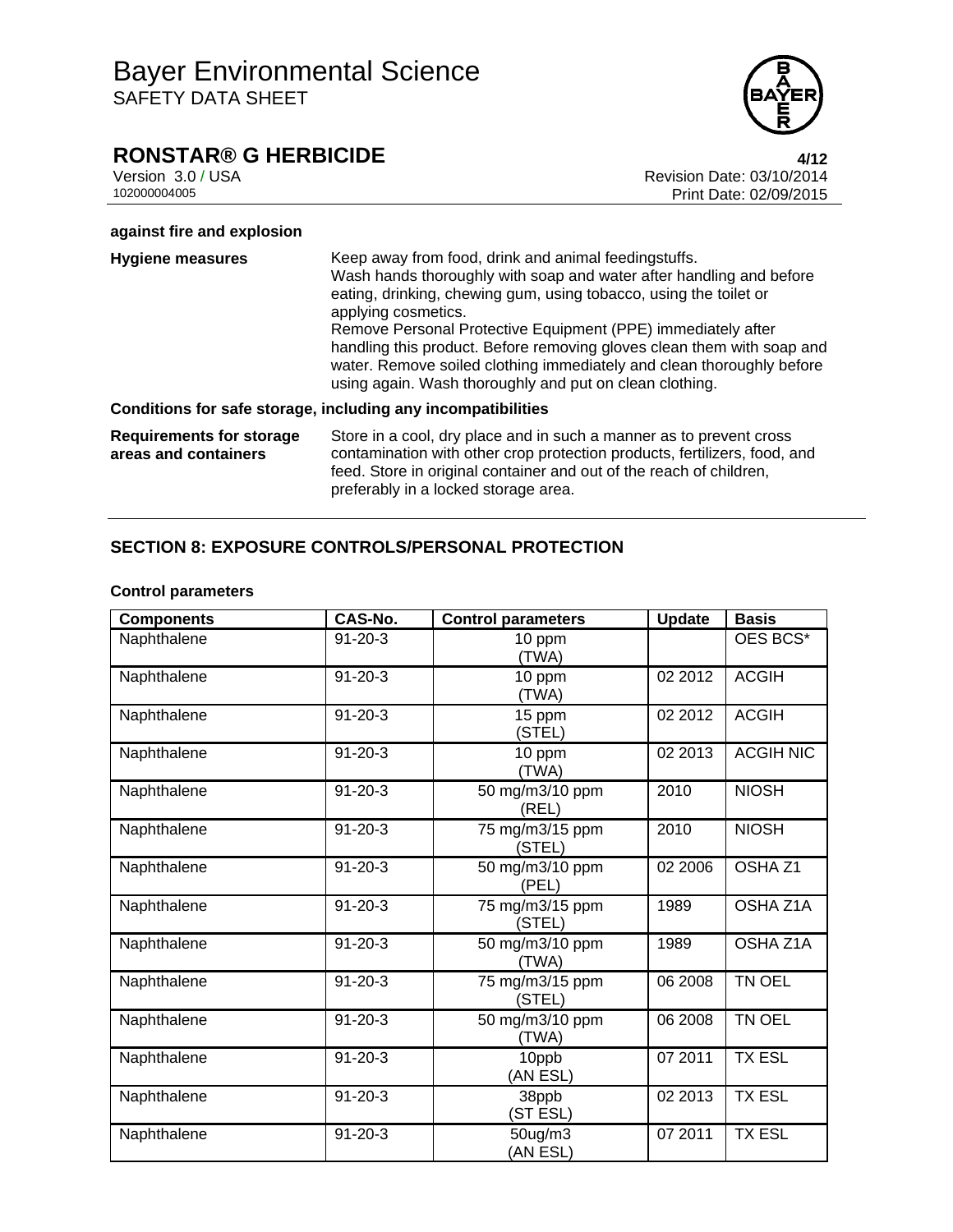

# **RONSTAR® G HERBICIDE**<br>Version 3.0 / USA **5/12**<br>Revision Date: 03/10/2014

Version 3.0 / USA Revision Date: 03/10/2014<br>10200004005 Print Date: 02/09/2015 Print Date: 02/09/2015

| Naphthalene                         | $91 - 20 - 3$ | 200ug/m3<br>(ST ESL)            | 02 2013 | <b>TX ESL</b>      |
|-------------------------------------|---------------|---------------------------------|---------|--------------------|
| Naphthalene                         | $91 - 20 - 3$ | 75 mg/m3/15 ppm<br>(STEL)       | 08 2010 | <b>US CA OEL</b>   |
| Naphthalene                         | $91 - 20 - 3$ | 50 mg/m3/10 ppm<br>(TWA PEL)    | 08 2010 | US CA OEL          |
| Cellulose                           | 9004-34-6     | 10 mg/m3<br>(TWA)               | 02 2012 | <b>ACGIH</b>       |
| Cellulose<br>(Total)                | 9004-34-6     | 10 mg/m3<br>(REL)               | 2010    | <b>NIOSH</b>       |
| Cellulose<br>(Respirable.)          | 9004-34-6     | $5$ mg/m $3$<br>(REL)           | 2010    | <b>NIOSH</b>       |
| Cellulose<br>(Total dust.)          | 9004-34-6     | 15 mg/m3<br>(PEL)               | 02 2006 | OSHA <sub>Z1</sub> |
| Cellulose<br>(Respirable fraction.) | 9004-34-6     | $5$ mg/m $3$<br>(PEL)           | 02 2006 | OSHA <sub>Z1</sub> |
| Cellulose<br>(Total dust.)          | 9004-34-6     | 15 mg/m3<br>(TWA)               | 1989    | <b>OSHA Z1A</b>    |
| Cellulose<br>(Respirable fraction.) | 9004-34-6     | $5$ mg/m $3$<br>(TWA)           | 1989    | OSHA Z1A           |
| Cellulose<br>(Respirable fraction.) | 9004-34-6     | $5$ mg/m $3$<br>(TWA)           | 06 2008 | TN OEL             |
| Cellulose<br>(Total dust.)          | 9004-34-6     | $15 \text{ mg/m}$ 3<br>(TWA)    | 06 2008 | TN OEL             |
| Cellulose<br>(Particulate.)         | 9004-34-6     | 50ug/m3<br>(ST ESL)             | 02 2013 | <b>TX ESL</b>      |
| Cellulose<br>(Particulate.)         | 9004-34-6     | 5 <sub>ug</sub> /m3<br>(AN ESL) | 02 2013 | <b>TX ESL</b>      |
| Kaolin<br>(Respirable fraction.)    | 1332-58-7     | $2$ mg/m $3$<br>(TWA)           | 02 2012 | <b>ACGIH</b>       |
| Kaolin<br>(Total)                   | 1332-58-7     | 10 mg/m3<br>(REL)               | 2010    | <b>NIOSH</b>       |
| Kaolin<br>(Respirable.)             | 1332-58-7     | $5$ mg/m $3$<br>(REL)           | 2010    | <b>NIOSH</b>       |
| Kaolin<br>(Total dust.)             | 1332-58-7     | $15 \text{ mg/m}$<br>(PEL)      | 02 2006 | OSHA <sub>Z1</sub> |
| Kaolin<br>(Respirable fraction.)    | 1332-58-7     | 5 mg/m3<br>(PEL)                | 022006  | OSHA Z1            |
| Kaolin<br>(Total dust.)             | 1332-58-7     | 10 mg/m3<br>(TWA)               | 1989    | OSHA Z1A           |
| Kaolin<br>(Respirable fraction.)    | 1332-58-7     | $5 \text{ mg/m}$<br>(TWA)       | 1989    | OSHA Z1A           |
| Kaolin<br>(Total dust.)             | 1332-58-7     | $10$ mg/m $3$<br>(TWA)          | 06 2008 | TN OEL             |
| Kaolin<br>(Respirable fraction.)    | 1332-58-7     | $5$ mg/m $3$<br>(TWA)           | 06 2008 | TN OEL             |
| Kaolin<br>(Particulate.)            | 1332-58-7     | $20$ ug/m $3$<br>(ST ESL)       | 02 2013 | <b>TX ESL</b>      |
| Kaolin                              | 1332-58-7     | 2 <sub>ug</sub> /m3             | 02 2013 | <b>TX ESL</b>      |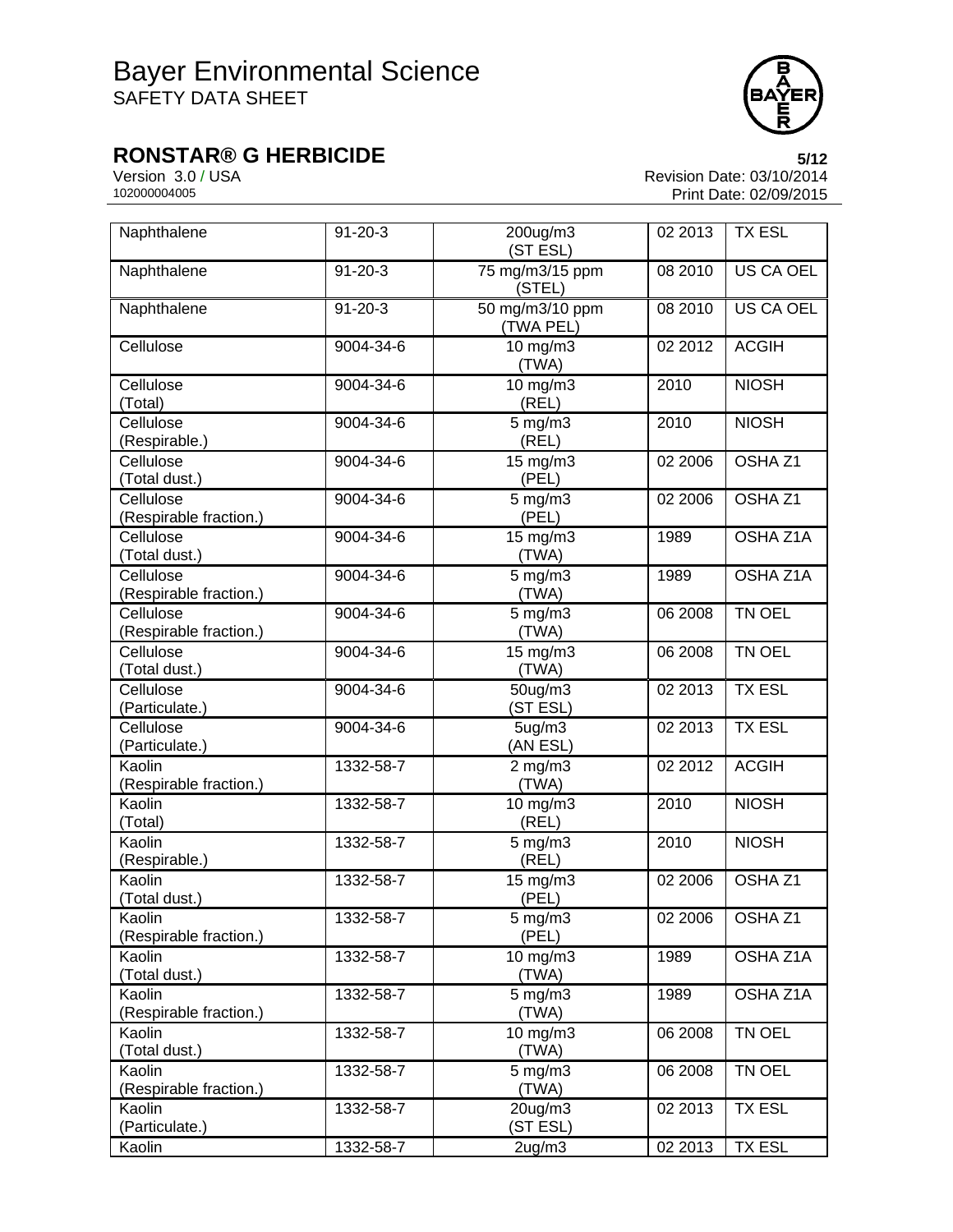

### **RONSTAR® G HERBICIDE 6/12**

Version 3.0 / USA **Version 3.0 / USA** Revision Date: 03/10/2014<br>10200004005 Print Date: 02/09/2015 Print Date: 02/09/2015

| (Particulate.)                              |                | (AN ESL)                        |         |                    |
|---------------------------------------------|----------------|---------------------------------|---------|--------------------|
| Kaolin<br>(Respirable dust.)                | 1332-58-7      | $2$ mg/m $3$<br><b>TWA PEL)</b> | 08 2010 | US CA OEL          |
| Calcium carbonate<br>(Respirable.)          | 471-34-1       | $5$ mg/m $3$<br>(REL)           | 2010    | <b>NIOSH</b>       |
| Calcium carbonate<br>(Total)                | $471 - 34 - 1$ | 10 mg/m3<br>(REL)               | 2010    | <b>NIOSH</b>       |
| Calcium carbonate                           | 471-34-1       | 50ug/m3<br>(ST ESL)             | 07 2011 | <b>TX ESL</b>      |
| Calcium carbonate                           | 471-34-1       | 5ug/m3<br>(AN ESL)              | 07 2011 | <b>TX ESL</b>      |
| Titanium dioxide                            | 13463-67-7     | 10 mg/m3<br>(TWA)               | 02 2012 | <b>ACGIH</b>       |
| Titanium dioxide<br>(Respirable fraction.)  | 13463-67-7     | 1 $mg/m3$<br>(TWA)              | 02 2013 | <b>ACGIH NIC</b>   |
| Titanium dioxide<br>(Total dust.)           | 13463-67-7     | $15$ mg/m $3$<br>(PEL)          | 02 2006 | OSHA <sub>Z1</sub> |
| Titanium dioxide<br>(Total dust.)           | 13463-67-7     | 10 mg/m3<br>(TWA)               | 1989    | OSHA Z1A           |
| Titanium dioxide<br>(Total dust.)           | 13463-67-7     | 10 mg/m3<br>(TWA)               | 06 2008 | TN OEL             |
| Titanium dioxide<br>(Respirable particles.) | 13463-67-7     | 50ug/m3<br>(ST ESL)             | 02 2013 | <b>TX ESL</b>      |
| Titanium dioxide<br>(Respirable particles.) | 13463-67-7     | 5ug/m3<br>(AN ESL)              | 02 2013 | <b>TX ESL</b>      |
| Oxadiazon                                   | 19666-30-9     | $0.28$ mg/m $3$<br>(TWA)        |         | OES BCS*           |
| Oxadiazon                                   | 19666-30-9     | 5 <sub>ug</sub> /m3<br>(AN ESL) | 07 2011 | <b>TX ESL</b>      |
| Oxadiazon                                   | 19666-30-9     | 50ug/m3<br>(ST ESL)             | 07 2011 | <b>TX ESL</b>      |

\*OES BCS: Internal Bayer CropScience "Occupational Exposure Standard"

### **Exposure controls**

### **Personal protective equipment**

In normal use and handling conditions please refer to the label and/or leaflet. In all other cases the following recommendations would apply.

**Respiratory protection** When respirators are required, select NIOSH approved equipment based on actual or potential airborne concentrations and in accordance with the appropriate regulatory standards and/or industry recommendations. Under conditions immediately dangerous to life or health, or emergency conditions with unknown concentrations, use a full-face positive pressure air-supplied respirator equipped with an emergency escape air supply unit or use a self-contained breathing apparatus unit.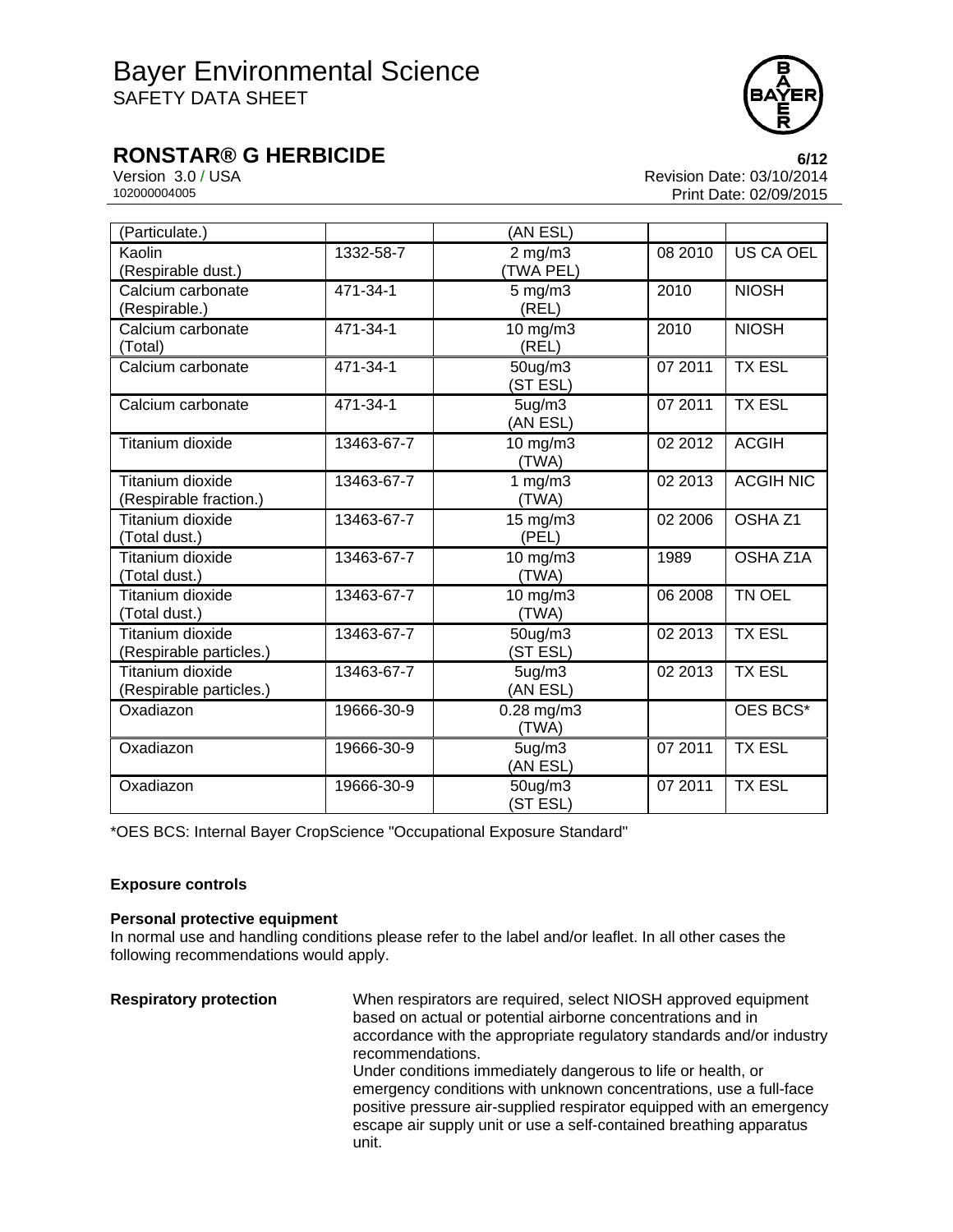

## **RONSTAR® G HERBICIDE**<br>Version 3.0 / USA **Propose and Security Revision Date: 03/10/2014**

Version 3.0 / USA Revision Date: 03/10/2014<br>10200004005 Print Date: 02/09/2015 Print Date: 02/09/2015

| <b>Hand protection</b>             | Chemical resistant nitrile rubber gloves                                                                                                                                                              |
|------------------------------------|-------------------------------------------------------------------------------------------------------------------------------------------------------------------------------------------------------|
| Eye protection                     | Tightly fitting safety goggles                                                                                                                                                                        |
| Skin and body protection           | Wear long-sleeved shirt and long pants and shoes plus socks.                                                                                                                                          |
| <b>General protective measures</b> | Follow manufacturer's instructions for cleaning/maintaining PPE. If<br>no such instructions for washables, use detergent and warm/tepid<br>water.<br>Keep and wash PPE separately from other laundry. |

### **SECTION 9. PHYSICAL AND CHEMICAL PROPERTIES**

| Appearance                                              | grey to tan                            |
|---------------------------------------------------------|----------------------------------------|
| <b>Physical State</b>                                   | granular                               |
| Odor                                                    | slight                                 |
| <b>Odour Threshold</b>                                  | no data available                      |
| рH                                                      | no data available                      |
| <b>Vapor Pressure</b>                                   | no data available                      |
| Vapor Density (Air = 1)                                 | no data available                      |
| <b>Bulk density</b>                                     | 44.0 - 50.0 lb/ft <sup>3</sup> (loose) |
| <b>Evapouration rate</b>                                | no data available                      |
| <b>Boiling Point</b><br><b>Melting / Freezing Point</b> | not applicable<br>not applicable       |
| <b>Water solubility</b>                                 | insoluble                              |
| <b>Minimum Ignition Energy</b>                          | no data available                      |
| <b>Decomposition</b><br>temperature                     | no data available                      |
| <b>Partition coefficient: n-</b><br>octanol/water       | no data available                      |
| <b>Viscosity</b>                                        |                                        |
|                                                         | not applicable                         |
| <b>Flash point</b>                                      | not applicable                         |
| <b>Autoignition temperature</b>                         | no data available                      |
| <b>Lower explosion limit</b>                            | not applicable                         |
| <b>Upper explosion limit</b>                            | not applicable                         |
| <b>Explosivity</b>                                      | no data available                      |
|                                                         |                                        |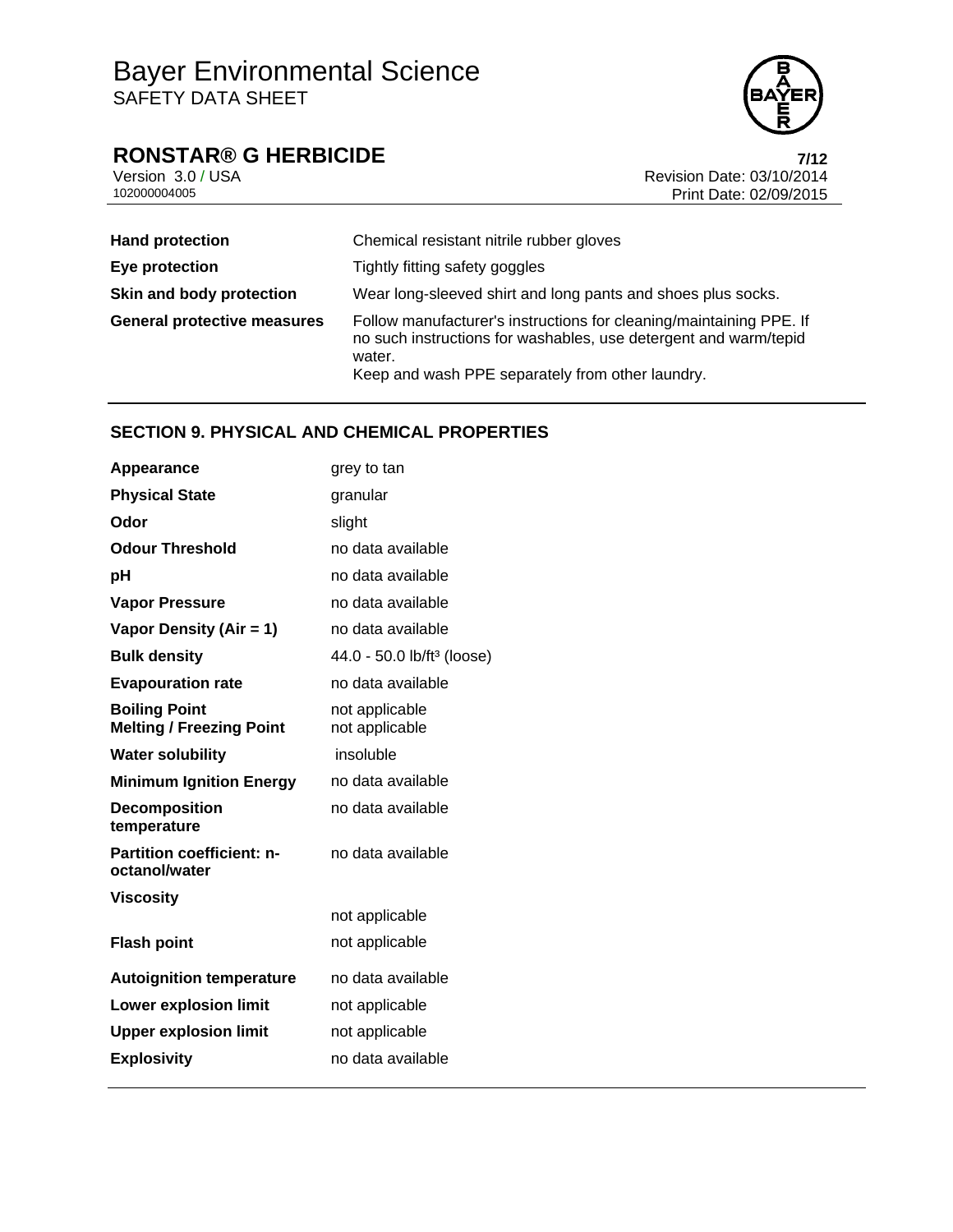

### **RONSTAR® G HERBICIDE 8/12**

Version 3.0 / USA **Version 3.0 / USA** Revision Date: 03/10/2014<br>10200004005 Print Date: 02/09/2015 Print Date: 02/09/2015

### **SECTION 10: STABILITY AND REACTIVITY**

| <b>Reactivity</b>                            |                                                                                         |
|----------------------------------------------|-----------------------------------------------------------------------------------------|
| <b>Thermal decomposition</b>                 | no data available                                                                       |
| <b>Chemical stability</b>                    | Stable under normal conditions.                                                         |
| <b>Possibility of hazardous</b><br>reactions | No hazardous reactions when stored and handled according to<br>prescribed instructions. |
| <b>Conditions to avoid</b>                   | no data available                                                                       |
| Incompatible materials                       | Strong bases, Strong acids, Strong oxidizing agents                                     |
| <b>Hazardous decomposition</b><br>products   | No decomposition products expected under normal conditions of use.                      |

### **SECTION 11: TOXICOLOGICAL INFORMATION**

| <b>Exposure routes</b>               | Inhalation, Eye contact, Skin contact, Ingestion                                 |  |  |
|--------------------------------------|----------------------------------------------------------------------------------|--|--|
| <b>Immediate Effects</b><br>Eye      | Causes redness, irritation, tearing.                                             |  |  |
| <b>Skin</b>                          | Causes irritation, redness, swelling.                                            |  |  |
| Ingestion                            | Harmful if swallowed.                                                            |  |  |
| <b>Inhalation</b>                    | May cause upper respiratory tract irritation. Harmful if inhaled.                |  |  |
| Information on toxicological effects |                                                                                  |  |  |
| <b>Acute oral toxicity</b>           | LD50 (rat) $> 5,000$ mg/kg                                                       |  |  |
| <b>Acute inhalation toxicity</b>     | $LC50$ (rat) > 200 mg/l<br>Exposure time: 1 h<br>Determined in the form of dust. |  |  |
| <b>Acute dermal toxicity</b>         | LD50 (rabbit) $> 2,000$ mg/kg                                                    |  |  |
| <b>Skin irritation</b>               | Moderate skin irritation. (rabbit)                                               |  |  |
| <b>Eye irritation</b>                | Moderate eye irritation. (rabbit)                                                |  |  |
| <b>Sensitisation</b>                 | Non-sensitizing. (guinea pig)                                                    |  |  |

### **Assessment repeated dose toxicity**

Oxadiazon caused specific target organ toxicity in experimental animal studies in the following organ(s): liver, blood. The observed effects do not appear to be relevant for humans.

### **Assessment Mutagenicity**

Oxadiazon was not mutagenic or genotoxic based on the overall weight of evidence in a battery of in vitro and in vivo tests.

### **Assessment Carcinogenicity**

Oxadiazon caused at high dose levels an increased incidence of tumours in in the following organ(s):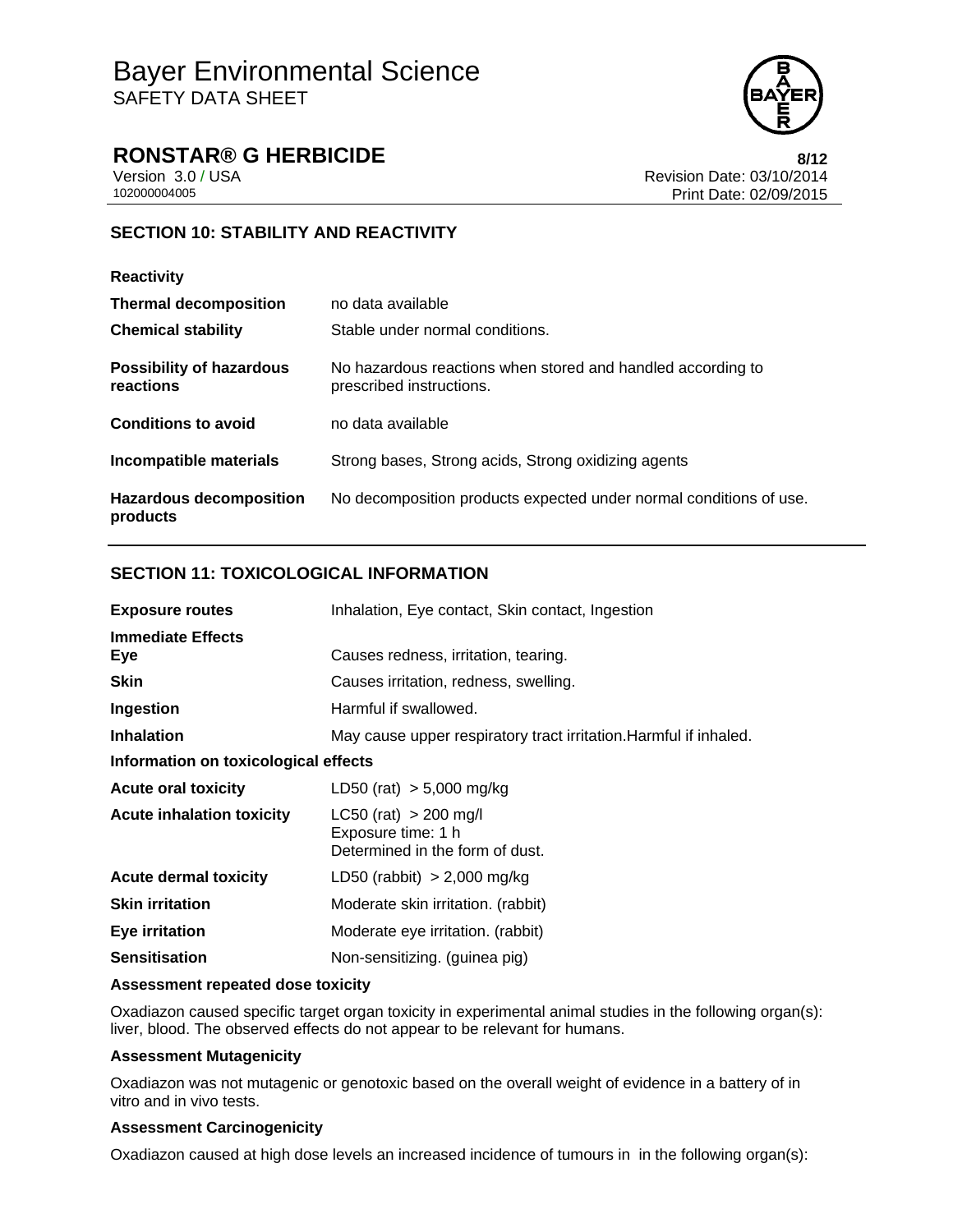

### **RONSTAR® G HERBICIDE 9/12**

Version 3.0 / USA **Version 3.0 / USA** Revision Date: 03/10/2014<br>10200004005 Print Date: 02/09/2015 Print Date: 02/09/2015

liver. The mechanism that triggers tumours in rodents and the type of tumours observed are not relevant to humans.

### **ACGIH**

| Titanium dioxide<br>Naphthalene | 13463-67-7<br>$91 - 20 - 3$ | Group A4<br>Group A4                             |
|---------------------------------|-----------------------------|--------------------------------------------------|
| <b>NTP</b>                      |                             |                                                  |
| Naphthalene                     | $91 - 20 - 3$               |                                                  |
| <b>IARC</b>                     |                             |                                                  |
| Titanium dioxide<br>Naphthalene | 13463-67-7<br>$91 - 20 - 3$ | Overall evaluation: 2B<br>Overall evaluation: 2B |
|                                 |                             |                                                  |

### **OSHA**

None.

### **Assessment toxicity to reproduction**

Oxadiazon caused reproduction toxicity in a two-generation study in rats only at dose levels also toxic to the parent animals. The reproduction toxicity seen with Oxadiazon is related to parental toxicity.

### **Assessment developmental toxicity**

Oxadiazon caused developmental toxicity only at dose levels toxic to the dams. The developmental effects seen with Oxadiazon are related to maternal toxicity.

### **SECTION 12: ECOLOGICAL INFORMATION**

| <b>Toxicity to fish</b>                     | LC50 (Oncorhynchus mykiss (rainbow trout)) 1.2 mg/l<br>Exposure time: 96 h<br>The value mentioned relates to the active ingredient oxadiazon.                                                                                                   |  |
|---------------------------------------------|-------------------------------------------------------------------------------------------------------------------------------------------------------------------------------------------------------------------------------------------------|--|
| <b>Toxicity to aquatic</b><br>invertebrates | EC50 (Water flea (Daphnia magna)) > 2.4 mg/l<br>Exposure time: 48 h<br>The value mentioned relates to the active ingredient oxadiazon.                                                                                                          |  |
| <b>Toxicity to aquatic plants</b>           | EC50 (Skeletonema costatum) 0.0056 mg/l<br>Exposure time: 120 h<br>The value mentioned relates to the active ingredient oxadiazon.                                                                                                              |  |
| <b>Biodegradability</b>                     | Oxadiazon: ; not rapidly biodegradable                                                                                                                                                                                                          |  |
| Koc                                         | Oxadiazon: Koc: 1294                                                                                                                                                                                                                            |  |
| <b>Bioaccumulation</b>                      | Oxadiazon: Bioconcentration factor (BCF) 243; Does not bioaccumulate.                                                                                                                                                                           |  |
| <b>Mobility in soil</b>                     | Oxadiazon: Slightly mobile in soils                                                                                                                                                                                                             |  |
| <b>Environmental precautions</b>            | Do not allow to get into surface water, drains and ground water.<br>Do not contaminate surface or ground water by cleaning equipment or<br>disposal of wastes, including equipment wash water.<br>Apply this product as specified on the label. |  |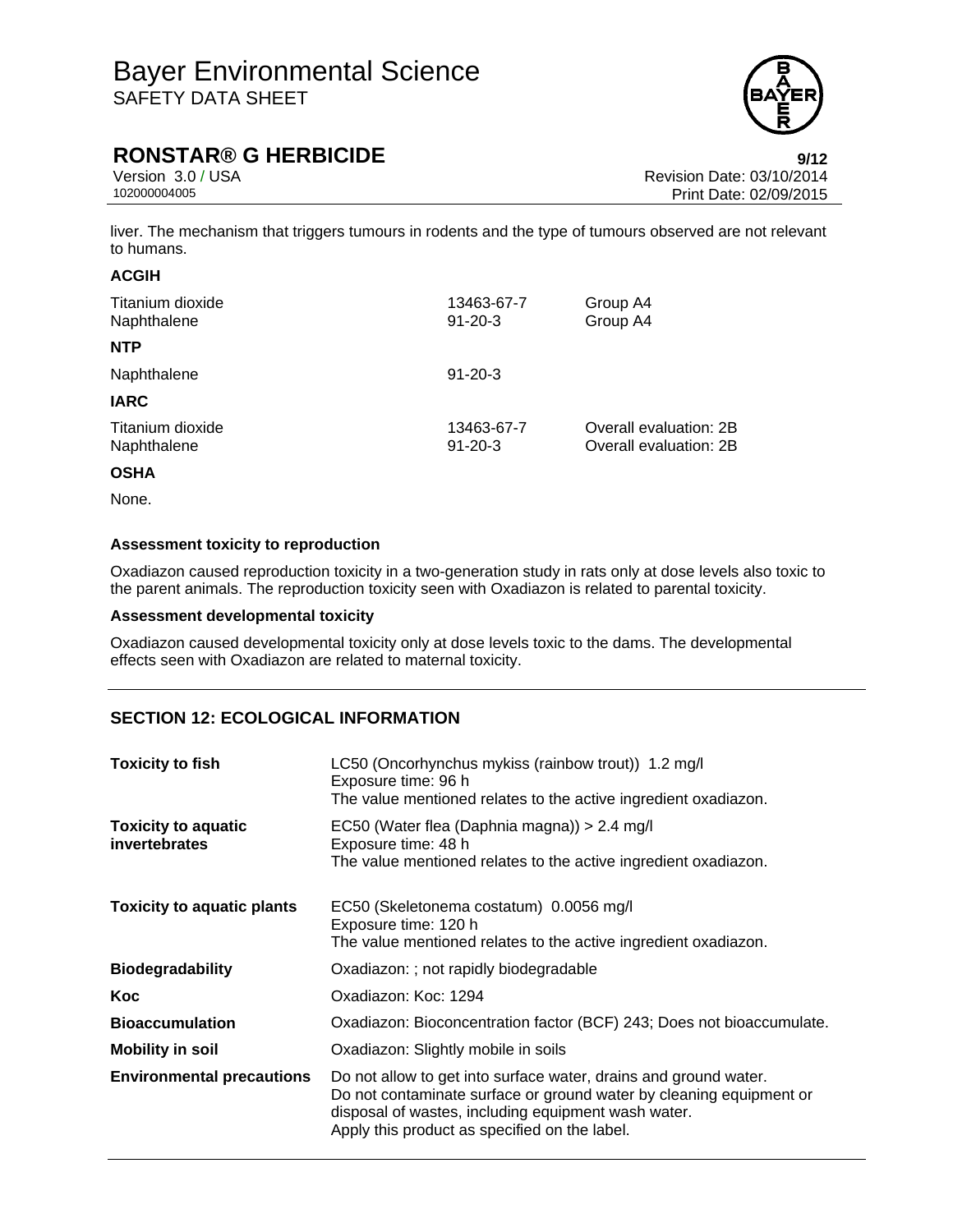

### **RONSTAR® G HERBICIDE 10/12**

Version 3.0 / USA Revision Date: 03/10/2014 Print Date: 02/09/2015

### **SECTION 13: DISPOSAL CONSIDERATIONS**

| <b>Waste treatment methods</b> |                                                                                                                                                                                                                                                                                     |
|--------------------------------|-------------------------------------------------------------------------------------------------------------------------------------------------------------------------------------------------------------------------------------------------------------------------------------|
| <b>Product</b>                 | Pesticide, spray mixture or rinse water that cannot be used according to<br>label instructions may be disposed of on site or at an approved waste<br>disposal facility.                                                                                                             |
| <b>Contaminated packaging</b>  | Do not re-use empty containers.<br>Completely empty container into application equipment, then dispose of<br>empty container in a sanitary landfill, by incineration or by other<br>procedures approved by state/provincial and local authorities.<br>If burned, stay out of smoke. |
| <b>RCRA Information</b>        | Characterization and proper disposal of this material as a special or<br>hazardous waste is dependent upon Federal, State and local laws and<br>are the user's responsibility. RCRA classification may apply.                                                                       |

### **SECTION 14: TRANSPORT INFORMATION**

| 49CFR                    |                                                                         |
|--------------------------|-------------------------------------------------------------------------|
| UN number                | 3077                                                                    |
| Class                    | 9                                                                       |
| Packaging group          | Ш                                                                       |
| Proper shipping name     | ENVIRONMENTALLY HAZARDOUS SUBSTANCES, SOLID,<br>N.O.S.<br>(NAPHTHALENE) |
| <b>RQ</b>                | Reportable Quantity is reached with 23,809 lb of product.               |
| <b>IMDG</b>              |                                                                         |
| UN number                | 3077                                                                    |
| Class                    | 9                                                                       |
| Packaging group          | Ш                                                                       |
| Marine pollutant         | <b>YES</b>                                                              |
| Proper shipping name     | ENVIRONMENTALLY HAZARDOUS SUBSTANCE, SOLID,                             |
|                          | N.O.S.                                                                  |
|                          | (OXADIAZON MIXTURE)                                                     |
| <b>IATA</b>              |                                                                         |
| UN number                | 3077                                                                    |
| Class                    | 9                                                                       |
| Packaging group          | Ш                                                                       |
| Environm. Hazardous Mark | <b>YES</b>                                                              |
| Proper shipping name     | ENVIRONMENTALLY HAZARDOUS SUBSTANCE, SOLID,<br>N.O.S.                   |
|                          | (OXADIAZON MIXTURE)                                                     |

This transportation information is not intended to convey all specific regulatory information relating to this product. It does not address regulatory variations due to package size or special transportation requirements.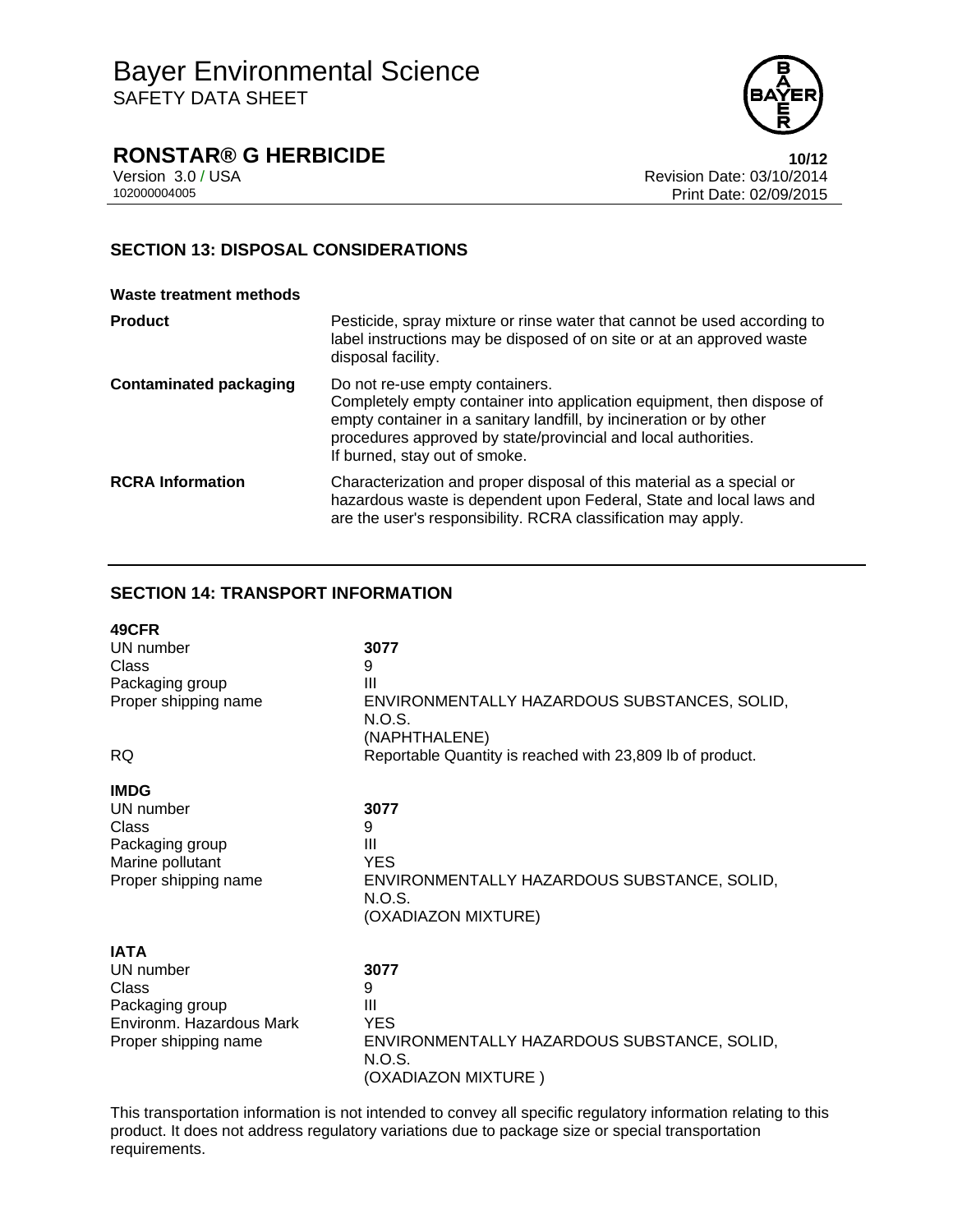

## **RONSTAR® G HERBICIDE 11/12**

Version 3.0 / USA Revision Date: 03/10/2014<br>10200004005 Print Date: 02/09/2015 Print Date: 02/09/2015

Freight Classification: COMPOUNDS, TREE OR WEEDKILLING, N.O.I., other than poison; HAVING A DENSITY OF GREATER THAN 20 LBS. PER CUBIC FOOT

### **SECTION 15: REGULATORY INFORMATION**

| <b>EPA Registration No.</b><br><b>US Federal Regulations</b>                                                            | 432-886 |               |                      |           |
|-------------------------------------------------------------------------------------------------------------------------|---------|---------------|----------------------|-----------|
| <b>TSCA list</b>                                                                                                        |         |               |                      |           |
| Titanium dioxide                                                                                                        |         | 13463-67-7    |                      |           |
| Naphthalene                                                                                                             |         | $91 - 20 - 3$ |                      |           |
| US. Toxic Substances Control Act (TSCA) Section 12(b) Export Notification (40 CFR 707, Subpt D)                         |         |               |                      |           |
| None.                                                                                                                   |         |               |                      |           |
| <b>SARA Title III - Section 302 - Notification and Information</b>                                                      |         |               |                      |           |
| None.                                                                                                                   |         |               |                      |           |
| <b>SARA Title III - Section 313 - Toxic Chemical Release Reporting</b>                                                  |         |               |                      |           |
| Oxadiazon                                                                                                               |         | 19666-30-9    |                      | 25,000lbs |
| Naphthalene                                                                                                             |         | $91 - 20 - 3$ |                      | 0.1%      |
| <b>US States Regulatory Reporting</b>                                                                                   |         |               |                      |           |
| <b>CA Prop65</b>                                                                                                        |         |               |                      |           |
| This product contains a chemical known to the State of California to cause cancer.                                      |         |               |                      |           |
| Oxadiazon                                                                                                               |         | 19666-30-9    |                      |           |
| Titanium dioxide                                                                                                        |         | 13463-67-7    |                      |           |
| Naphthalene                                                                                                             |         | $91 - 20 - 3$ |                      |           |
| This product contains a chemical known to the State of California to cause birth defects or other<br>reproductive harm. |         |               |                      |           |
| Oxadiazon                                                                                                               |         | 19666-30-9    | Developmental toxin. |           |
| <b>US State Right-To-Know Ingredients</b>                                                                               |         |               |                      |           |
| Oxadiazon                                                                                                               |         | 19666-30-9    | NJ.                  |           |
| Titanium dioxide                                                                                                        |         | 13463-67-7    | MN                   |           |
| Naphthalene                                                                                                             |         | $91 - 20 - 3$ | CA, CT, MN, NJ       |           |
| <b>Canadian Regulations</b><br><b>Canadian Domestic Substance List</b>                                                  |         |               |                      |           |
| Titanium dioxide                                                                                                        |         | 13463-67-7    |                      |           |
| Naphthalene                                                                                                             |         | $91 - 20 - 3$ |                      |           |
| <b>Environmental</b><br><b>CERCLA</b><br>Naphthalene                                                                    |         | $91 - 20 - 3$ |                      | $100$ lbs |
| <b>Clean Water Section 307 Priority Pollutants</b>                                                                      |         |               |                      |           |
| None.                                                                                                                   |         |               |                      |           |
| Safe Drinking Water Act Maximum Contaminant Levels<br>None.                                                             |         |               |                      |           |
| $\sim$ $\sim$ $\sim$ $\sim$ $\sim$ $\sim$                                                                               |         |               |                      |           |

**International Regulations European Inventory of Existing Commercial Substances (EINECS)**